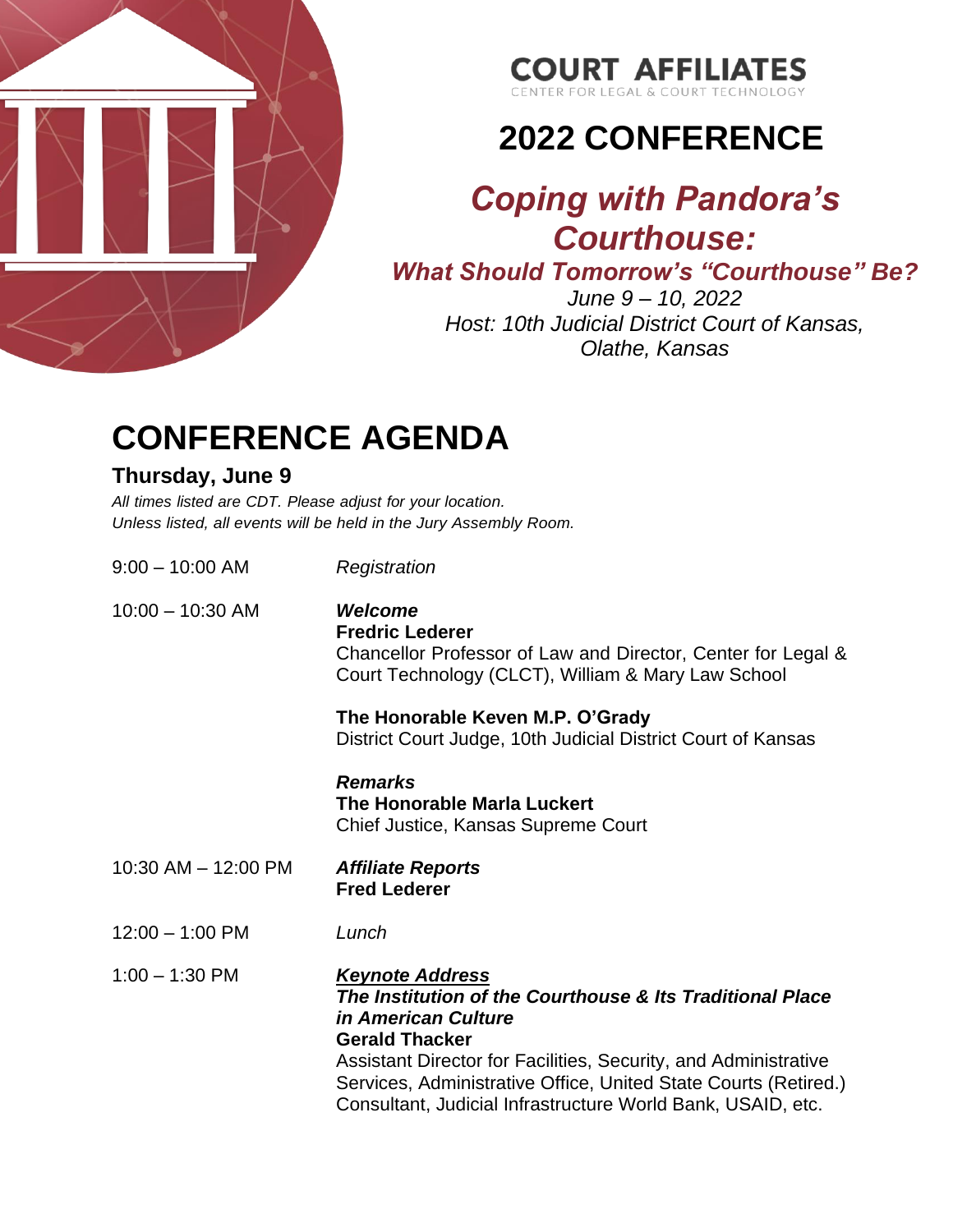

### **Coping with Pandora's Courthouse**

June 9 -10, 2022

| $2:00 - 3:00$ PM<br><b>Breakout Sessions</b>                                                                                       |  |
|------------------------------------------------------------------------------------------------------------------------------------|--|
| <b>Courthouse Functions: Requirements, Constraints,</b><br><b>Opportunities</b><br>Jury Assembly Room and Judicial Conference Room |  |
| $3:00 - 3:15$ PM<br>Break                                                                                                          |  |
| $3:15 - 4:00$ PM<br><b>Reports from Breakout Sessions &amp; General Discussion</b>                                                 |  |
| $4:00 - 5:00$ PM<br><b>Courthouse Tour</b>                                                                                         |  |

### **Friday, June 10**

*All times listed are CDT. Please adjust for your location.*

10:00 –11:00 AM *Courthouse Perspectives* Federal Courts **Melanie Gilbert**  Chief, Facilities and Security Office, Administrative Office of the United States Courts

> **David J. Insinga** Chief, Space and Facilities Division, Administrative Office of the U.S. Courts

State Courts **The Honorable Keven M.P. O'Grady**

**David Slayton** Vice President, Court Consulting Services, National Center for State Courts

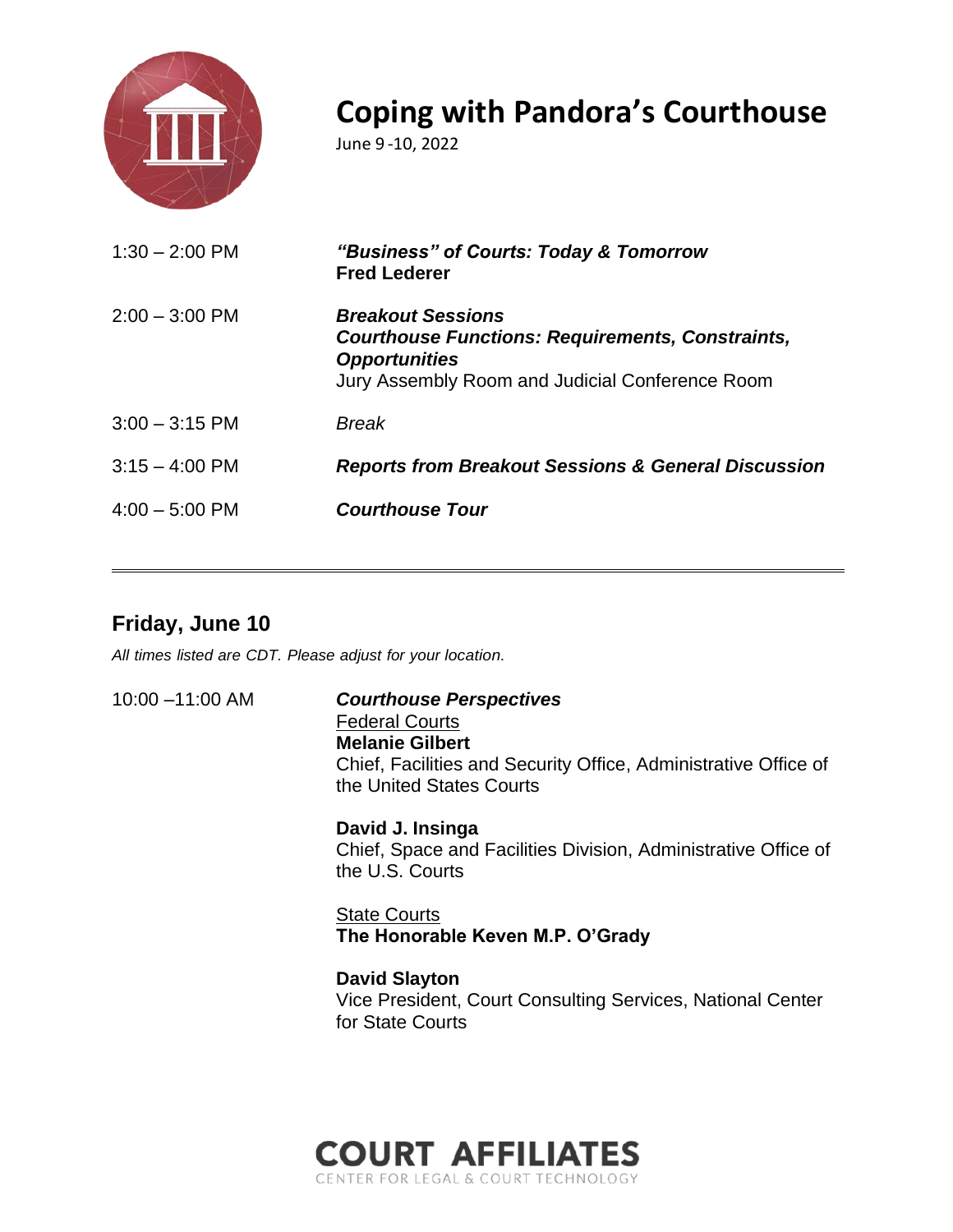

### **Coping with Pandora's Courthouse**

June 9 -10, 2022

State Courts, Continued **Sharon Sturges** Director, Office of Dispute Resolution, Colorado State Court Administrator's Office 11:00 – 11:45 AM *Next Generation Courtrooms: The Future is Now* **David Bartee** Director, Court Technology, Fairfax County Courthouse **David Benton**  Director, Information Technology, 24th Judicial District Court of Louisiana, Jefferson Parish **Martin Gruen** Martin E. Gruen Consulting, LLC and Deputy Director, Emeritus, CLCT, William & Mary Law School **Brian Poe** Audio/Visual Systems Specialist, U.S. District Court, District of Kansas **Paul Pridemore**  Chief Audio/Visual Engineer, Ninth Judicial Circuit Court of Florida 11:45 AM – 12:30 PM *Breakout Sessions* Jury Assembly Room and Judicial Conference Room 12:30 – 12:45 PM *Break & Lunch Pick-Up* 12:45 – 1:45 PM *Lunch Reports from Breakout Sessions & General Discussion* 1:45 – 2:30 PM *Continuity of Operations: COVID's Lessons*  **Jon A. Gegenheimer**  Clerk of Court, 24th Judicial District Court of Louisiana, Jefferson Parish

#### **David Benton**